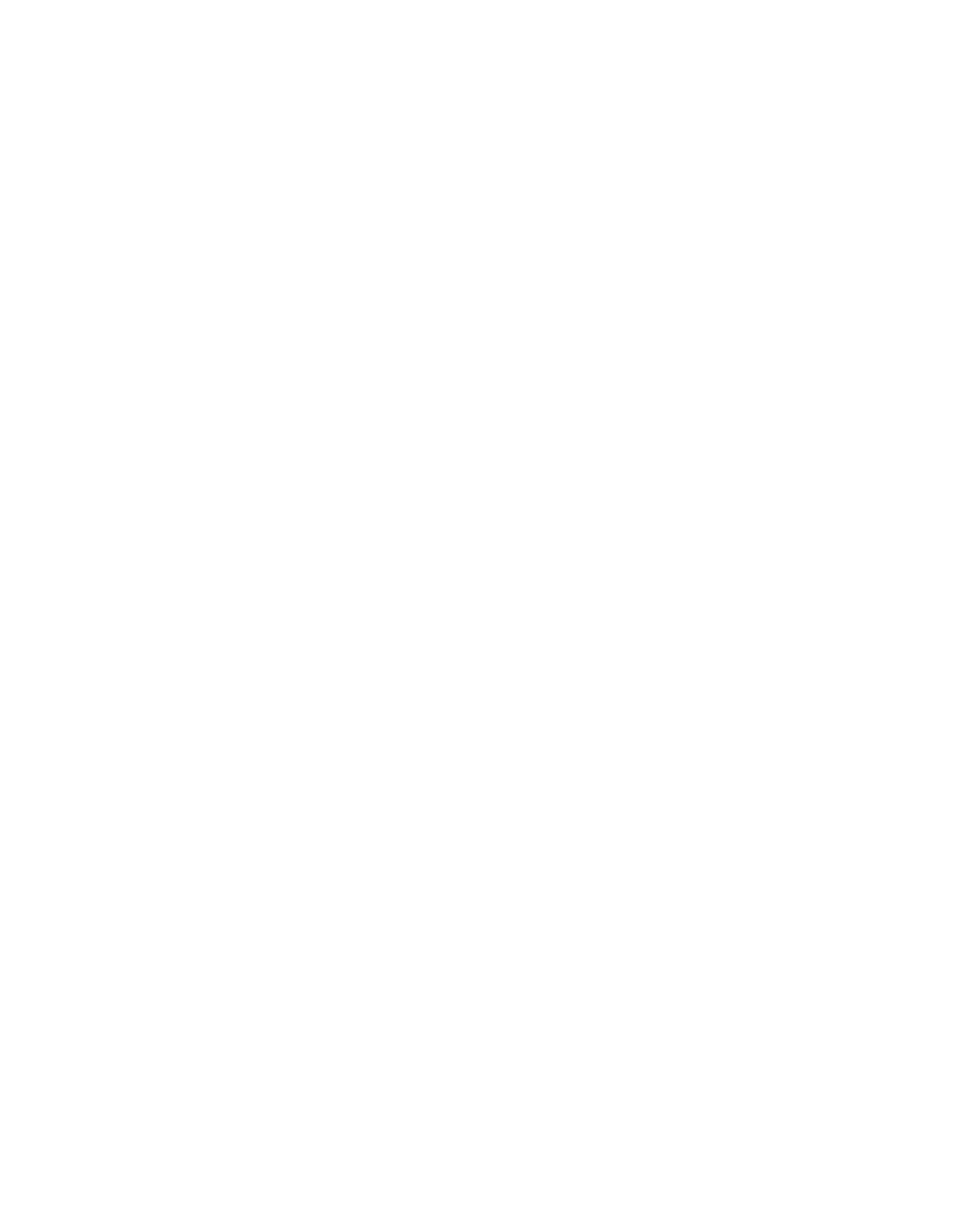### Contents

| 1        |                                   | Introduction (Carlile)                                                                                                                                                                                                        | $\overline{\mathbf{4}}$ |
|----------|-----------------------------------|-------------------------------------------------------------------------------------------------------------------------------------------------------------------------------------------------------------------------------|-------------------------|
|          | 1.1                               |                                                                                                                                                                                                                               | $\overline{4}$          |
|          | 1.2                               |                                                                                                                                                                                                                               | $\overline{4}$          |
|          | 1.3                               |                                                                                                                                                                                                                               | $\overline{4}$          |
|          | 1.4                               |                                                                                                                                                                                                                               | $\overline{4}$          |
|          |                                   |                                                                                                                                                                                                                               |                         |
| $\bf{2}$ | <b>Neutron Science (Argyriou)</b> | 5                                                                                                                                                                                                                             |                         |
| 2.1      |                                   |                                                                                                                                                                                                                               | $\overline{5}$          |
|          |                                   | 2.1.1                                                                                                                                                                                                                         | 5                       |
|          |                                   | 2.1.2                                                                                                                                                                                                                         | 5                       |
|          |                                   | 2.1.3                                                                                                                                                                                                                         | 5                       |
|          | 2.2                               | Instrument suite recovered to the contract of the contract of the contract of the contract of the contract of the contract of the contract of the contract of the contract of the contract of the contract of the contract of | 5                       |
|          |                                   | 2.2.1                                                                                                                                                                                                                         | 5                       |
|          |                                   | 2.2.2                                                                                                                                                                                                                         | 5                       |
|          |                                   | 2.2.3                                                                                                                                                                                                                         | $\overline{5}$          |
|          |                                   | 2.2.4                                                                                                                                                                                                                         | 5                       |
|          | 2.3                               |                                                                                                                                                                                                                               | 5                       |
|          |                                   | 2.3.1                                                                                                                                                                                                                         | 5                       |
|          |                                   | 2.3.2                                                                                                                                                                                                                         | 5                       |
|          |                                   | 2.3.3                                                                                                                                                                                                                         | 5                       |
|          |                                   | 2.3.4                                                                                                                                                                                                                         | 5                       |
|          |                                   | 2.3.5                                                                                                                                                                                                                         | 5                       |
|          |                                   | 2.3.6                                                                                                                                                                                                                         | 5                       |
|          |                                   | 2.3.7                                                                                                                                                                                                                         | 5                       |
|          |                                   | 2.3.8                                                                                                                                                                                                                         | 5                       |
|          | 2.4                               |                                                                                                                                                                                                                               | 5                       |
|          |                                   | 2.4.1                                                                                                                                                                                                                         | 5                       |
|          |                                   | 2.4.2                                                                                                                                                                                                                         | 5                       |
|          |                                   | 2.4.3                                                                                                                                                                                                                         | 5                       |
|          |                                   | 2.4.4                                                                                                                                                                                                                         | 5                       |
|          |                                   | 2.4.5                                                                                                                                                                                                                         | 5                       |
|          |                                   | 2.4.6                                                                                                                                                                                                                         | 5                       |
|          | 2.5                               |                                                                                                                                                                                                                               | 5                       |
|          |                                   |                                                                                                                                                                                                                               |                         |
| $\bf{3}$ |                                   | Target (Mezei)                                                                                                                                                                                                                | 6                       |
|          | 3.1                               |                                                                                                                                                                                                                               |                         |
|          | 3.2                               |                                                                                                                                                                                                                               |                         |
|          | 3.3                               |                                                                                                                                                                                                                               | 6                       |
|          |                                   | 3.3.1                                                                                                                                                                                                                         | 6                       |
|          |                                   | 3.3.2                                                                                                                                                                                                                         | 6                       |
|          |                                   | 3.3.3                                                                                                                                                                                                                         | 6                       |
|          |                                   | 3.3.4                                                                                                                                                                                                                         | 6                       |
|          | 3.4                               |                                                                                                                                                                                                                               | 6                       |
|          |                                   | 3.4.1                                                                                                                                                                                                                         | 6                       |
|          |                                   | 3.4.2                                                                                                                                                                                                                         | 6                       |
|          |                                   | 3.4.3                                                                                                                                                                                                                         | 6                       |
|          |                                   | 3.4.4                                                                                                                                                                                                                         | 6                       |
|          |                                   | 3.4.5                                                                                                                                                                                                                         | 6                       |
|          |                                   | 3.4.6                                                                                                                                                                                                                         | 6                       |
|          |                                   | 3.4.7                                                                                                                                                                                                                         | 6                       |
|          | 3.5                               |                                                                                                                                                                                                                               | 6                       |
|          |                                   | 3.5.1                                                                                                                                                                                                                         | 6                       |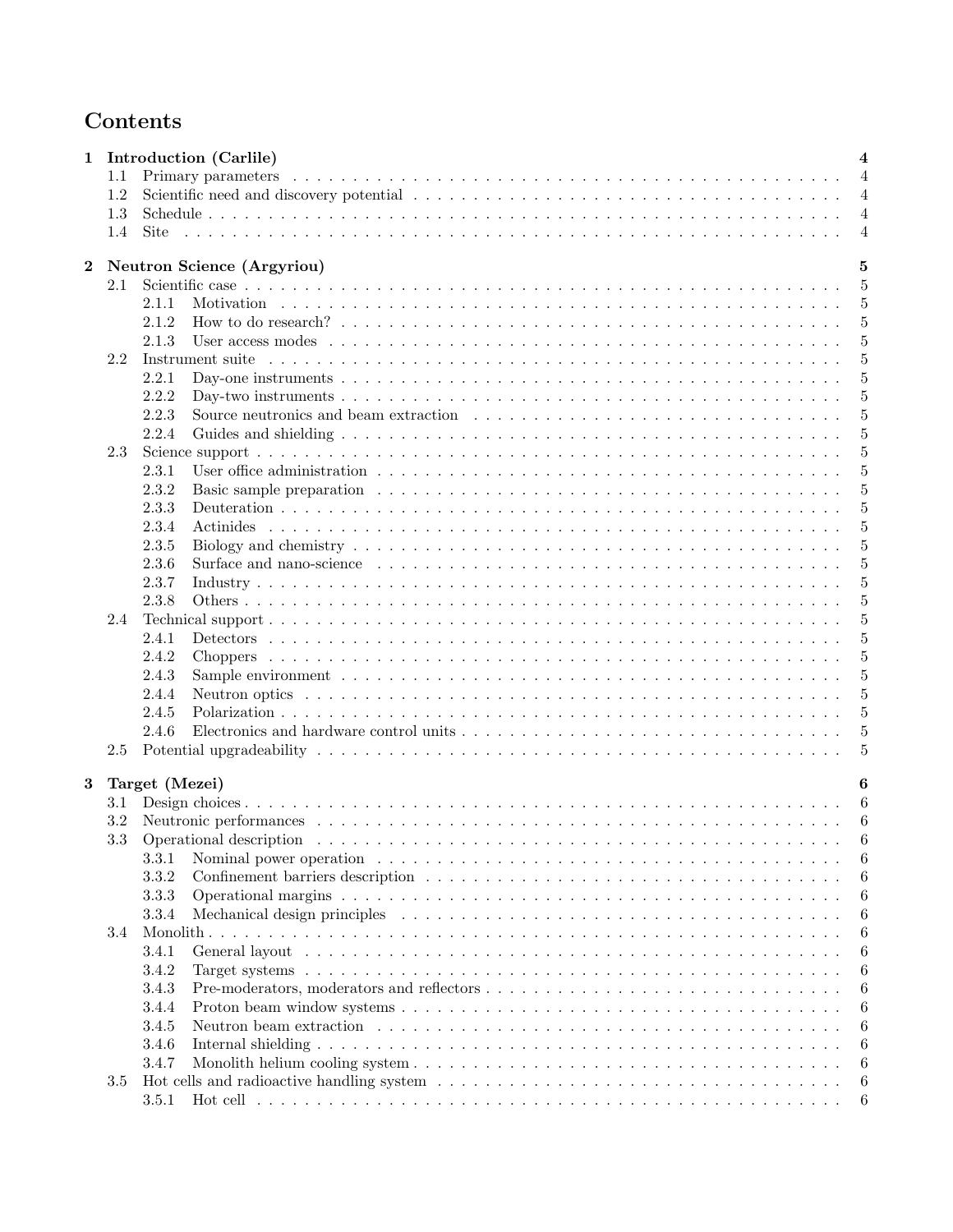|                |     | 3.5.2                                                                                                                              | 6               |
|----------------|-----|------------------------------------------------------------------------------------------------------------------------------------|-----------------|
|                |     | 3.5.3                                                                                                                              | 6               |
|                | 3.6 |                                                                                                                                    | 6               |
|                |     | 3.6.1                                                                                                                              | 6               |
|                |     | 3.6.2                                                                                                                              | $6\phantom{.}6$ |
|                |     | 3.6.3                                                                                                                              | 6               |
|                |     | 3.6.4                                                                                                                              | 6               |
|                |     | 3.6.5                                                                                                                              | 6               |
|                | 3.7 |                                                                                                                                    | 6               |
|                | 3.8 |                                                                                                                                    | 6               |
|                |     | Estimating irradiated component activation $\ldots \ldots \ldots \ldots \ldots \ldots \ldots \ldots \ldots \ldots \ldots$<br>3.8.1 | 6               |
|                |     | 3.8.2                                                                                                                              | 6               |
|                | 3.9 |                                                                                                                                    | $\overline{7}$  |
|                |     | 3.9.1                                                                                                                              | $\overline{7}$  |
|                |     | Neutron beam catchers $\dots \dots \dots \dots \dots \dots \dots \dots \dots \dots \dots \dots \dots \dots \dots \dots$<br>3.9.2   | $\overline{7}$  |
|                |     | 3.9.3                                                                                                                              | $\overline{7}$  |
|                |     |                                                                                                                                    | $\overline{7}$  |
|                |     |                                                                                                                                    | $\overline{7}$  |
|                |     |                                                                                                                                    | $\overline{7}$  |
|                |     |                                                                                                                                    |                 |
| $\overline{4}$ |     | Accelerator (Lindroos)                                                                                                             | 8               |
|                | 4.1 |                                                                                                                                    | 8               |
|                | 4.2 |                                                                                                                                    | 8               |
|                |     | 4.2.1                                                                                                                              | 8               |
|                |     | 4.2.2                                                                                                                              | 8               |
|                |     | 4.2.3                                                                                                                              | 8               |
|                |     | 4.2.4                                                                                                                              | 8               |
|                |     | 4.2.5                                                                                                                              | $8\,$           |
|                | 4.3 |                                                                                                                                    | 8               |
|                | 4.4 |                                                                                                                                    | 8               |
|                | 4.5 |                                                                                                                                    | 8               |
|                | 4.6 |                                                                                                                                    | $8\,$           |
|                | 4.7 |                                                                                                                                    | 8               |
|                |     | 4.7.1                                                                                                                              | 8               |
|                |     | 4.7.2                                                                                                                              | 8               |
|                |     | 4.7.3                                                                                                                              | 8               |
|                |     | 4.7.4                                                                                                                              | 8               |
|                |     |                                                                                                                                    | $\mathsf{R}$    |
|                |     | 4.7.6                                                                                                                              | 8               |
|                | 4.8 |                                                                                                                                    | 9               |
|                |     |                                                                                                                                    | 9               |
|                | 4.9 |                                                                                                                                    | 9               |
|                |     |                                                                                                                                    | 9               |
|                |     |                                                                                                                                    | 9               |
|                |     |                                                                                                                                    | 9               |
|                |     |                                                                                                                                    | 9               |
|                |     |                                                                                                                                    |                 |
| 5              |     | Control Systems (Trahern)                                                                                                          | 10              |
|                | 5.1 |                                                                                                                                    | -10             |
|                | 5.2 |                                                                                                                                    |                 |
|                |     | 5.2.1                                                                                                                              |                 |
|                |     | 5.2.2                                                                                                                              |                 |
|                | 5.3 |                                                                                                                                    |                 |
|                | 5.4 |                                                                                                                                    |                 |
|                |     |                                                                                                                                    |                 |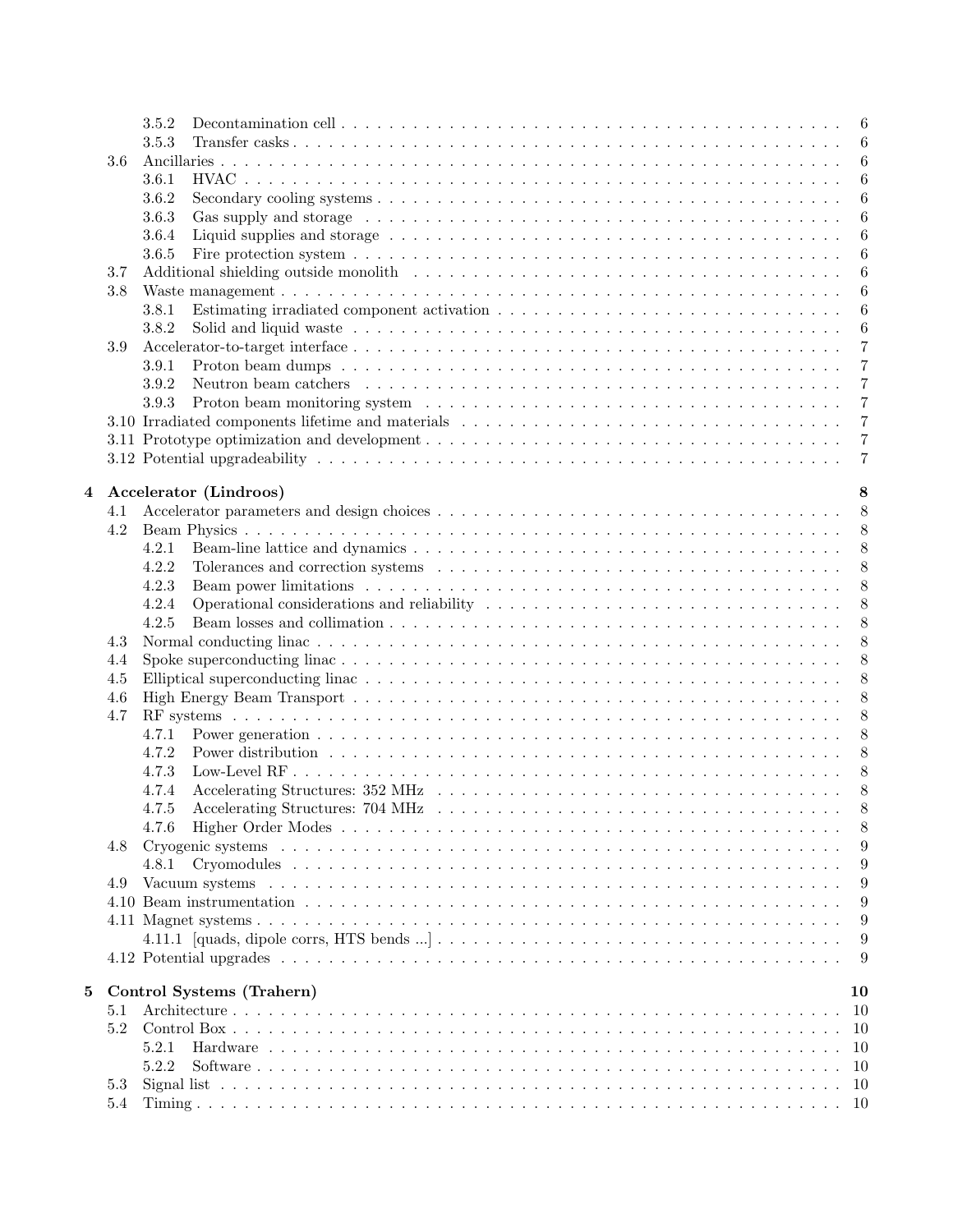|                              | 5.5<br>Data networks<br>5.6<br>5.7<br>5.8                                                                                                                                                                                                                                                                                                                           |                  |  |  |  |  |  |
|------------------------------|---------------------------------------------------------------------------------------------------------------------------------------------------------------------------------------------------------------------------------------------------------------------------------------------------------------------------------------------------------------------|------------------|--|--|--|--|--|
| 6<br>$\overline{\mathbf{7}}$ | Data Management (Skelboe)<br>Data acquisition in the contract of the contract of the contract of the contract of the contract of the contract of the contract of the contract of the contract of the contract of the contract of the contract of the contra<br>6.1<br>6.2<br>6.3<br>Conventional Facilities and Site (Hedin)<br>7.1<br>$7.2\,$<br>7.3<br>7.4<br>7.5 | 11<br>12         |  |  |  |  |  |
| 8                            | Safety, Health, and Environment (Jacobsson)<br>8.1<br>8.2<br>8.2.1<br>8.3<br>8.4                                                                                                                                                                                                                                                                                    | 13<br>-13<br>-13 |  |  |  |  |  |
| 9                            | Integration (Rådahl)<br>9.1<br>9.2                                                                                                                                                                                                                                                                                                                                  | 14               |  |  |  |  |  |
|                              | 10 Utilities and Energy Management (Parker)                                                                                                                                                                                                                                                                                                                         | 15               |  |  |  |  |  |
|                              | 11 Conclusions (Carlile)                                                                                                                                                                                                                                                                                                                                            | 16<br>16         |  |  |  |  |  |
|                              | 12 Appendix A: "Prepare-to-Build" prototyping (Brisfors)<br>17                                                                                                                                                                                                                                                                                                      |                  |  |  |  |  |  |
|                              | 13 Appendix B: Construction and Installation (Brisfors)<br>18                                                                                                                                                                                                                                                                                                       |                  |  |  |  |  |  |
|                              | 14 Appendix C: Commissioning and Operations (Carlsson)<br>19                                                                                                                                                                                                                                                                                                        |                  |  |  |  |  |  |
|                              | 15 Appendix D: Licensing Process (Jacobsson)                                                                                                                                                                                                                                                                                                                        |                  |  |  |  |  |  |
|                              | 16 Appendix E: Backup target system concept (Noah)                                                                                                                                                                                                                                                                                                                  |                  |  |  |  |  |  |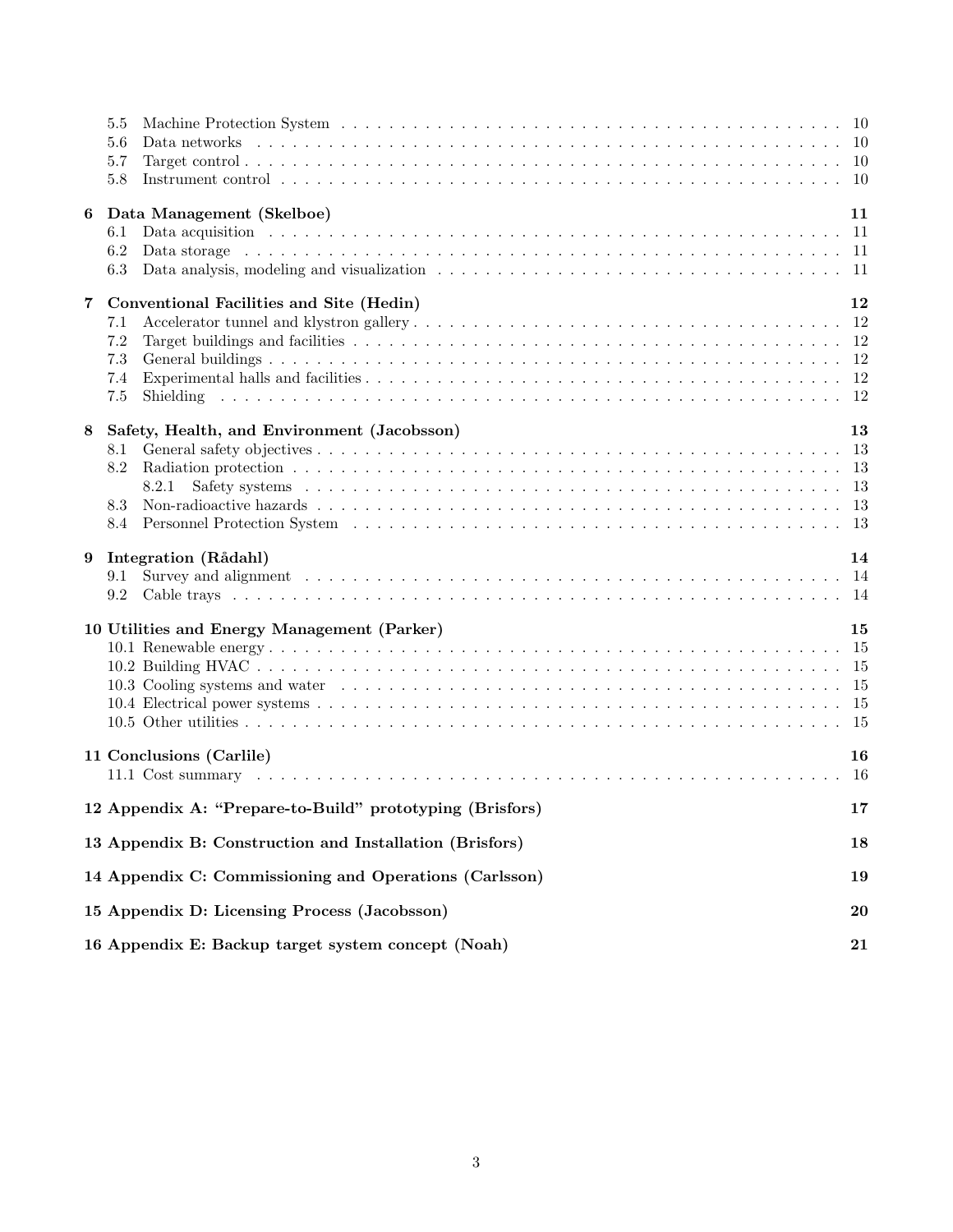### 1 Introduction (Carlile)

#### 1.1 Primary parameters

The European Spallation Source is a state-of-the-art .....



Table 1: Primary parameters of the European Spallation Source.

More words here.

- 1.2 Scientific need and discovery potential
- 1.3 Schedule
- 1.4 Site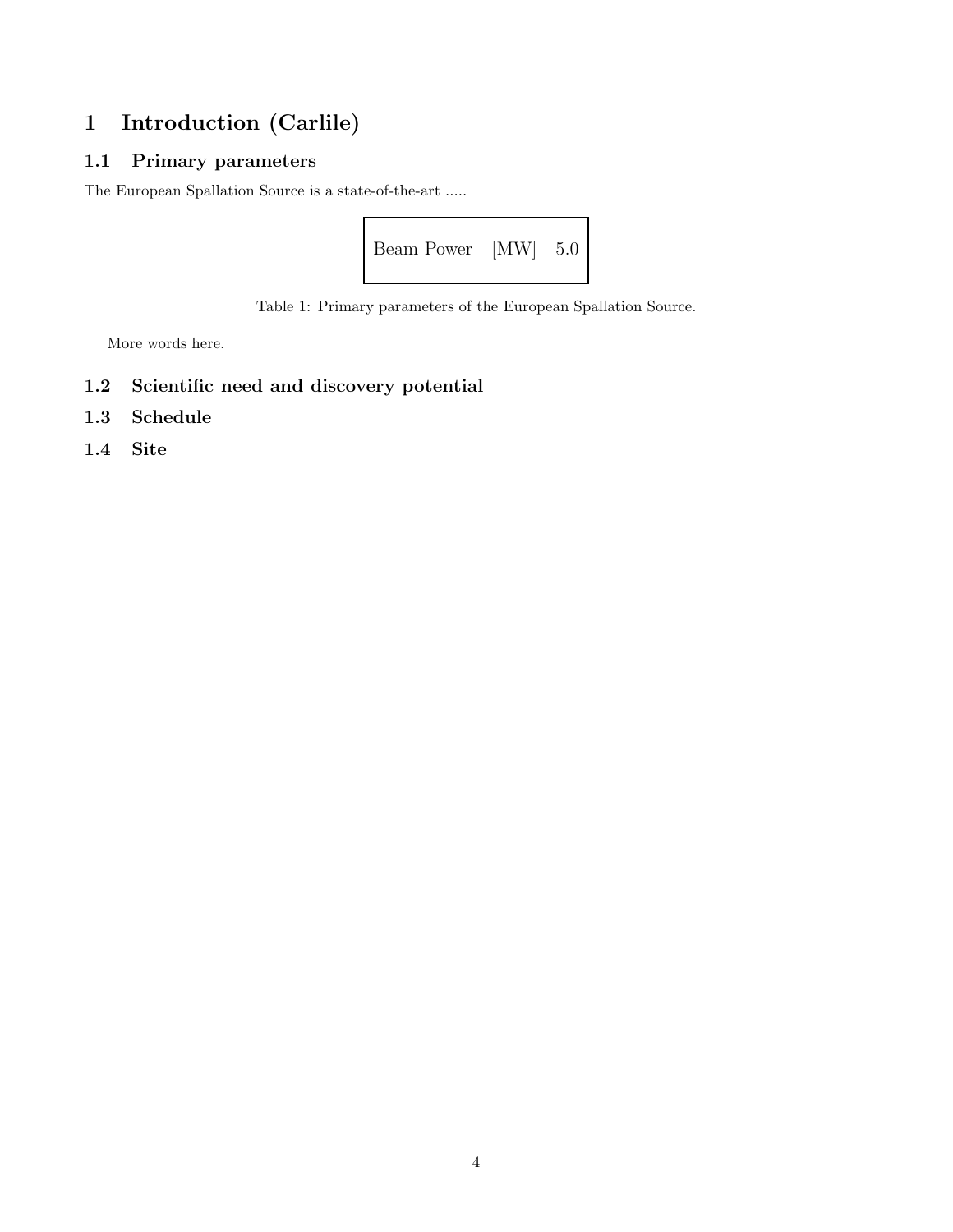### 2 Neutron Science (Argyriou)

- 2.1 Scientific case
- 2.1.1 Motivation
- 2.1.2 How to do research?
- 2.1.3 User access modes
- 2.2 Instrument suite
- 2.2.1 Day-one instruments
- 2.2.2 Day-two instruments
- 2.2.3 Source neutronics and beam extraction
- 2.2.4 Guides and shielding
- 2.3 Science support
- 2.3.1 User office administration
- 2.3.2 Basic sample preparation
- 2.3.3 Deuteration
- 2.3.4 Actinides
- 2.3.5 Biology and chemistry
- 2.3.6 Surface and nano-science
- 2.3.7 Industry
- 2.3.8 Others
- 2.4 Technical support
- 2.4.1 Detectors
- 2.4.2 Choppers
- 2.4.3 Sample environment
- 2.4.4 Neutron optics
- 2.4.5 Polarization
- 2.4.6 Electronics and hardware control units
- 2.5 Potential upgradeability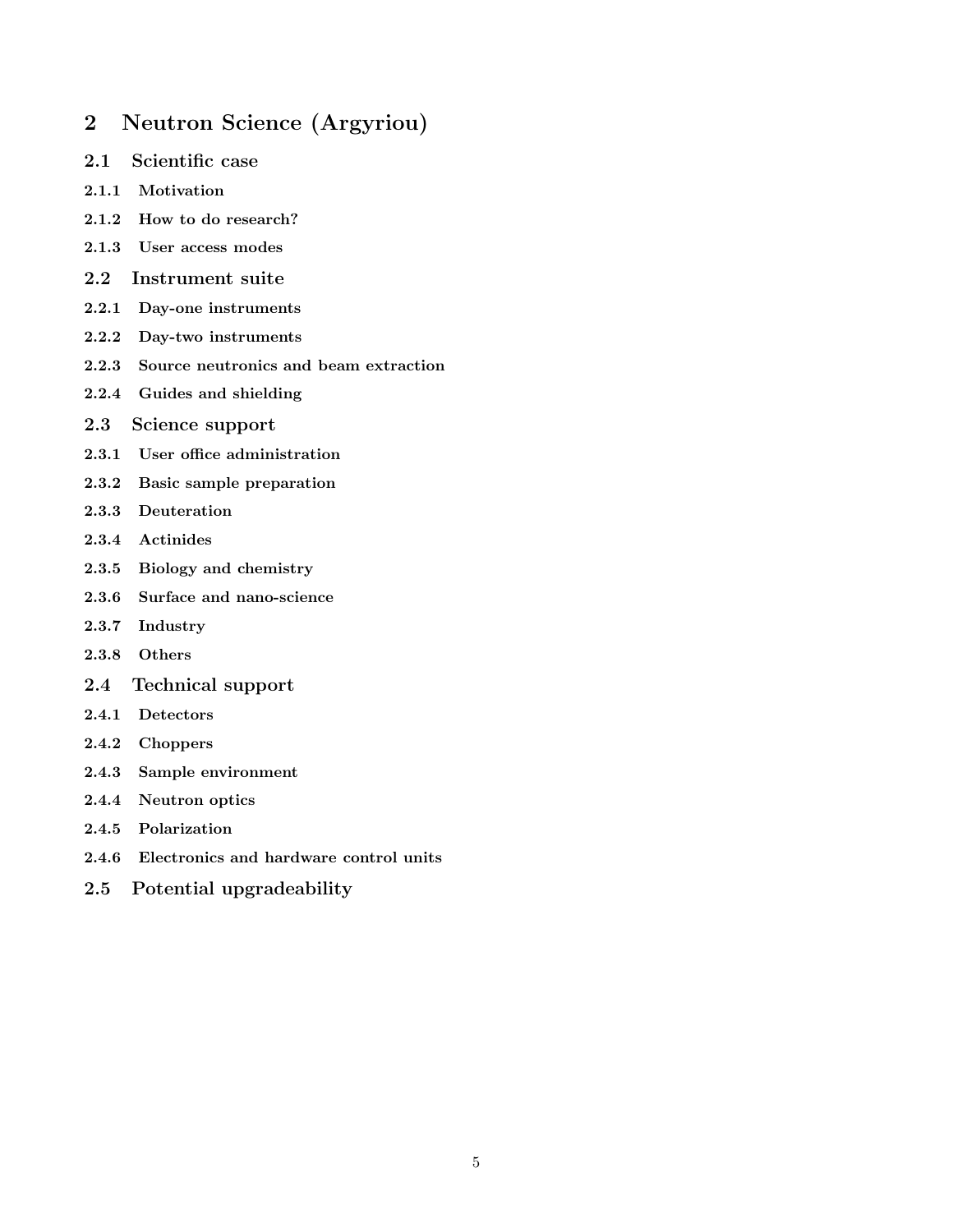- 3 Target (Mezei)
- 3.1 Design choices
- 3.2 Neutronic performances
- 3.3 Operational description
- 3.3.1 Nominal power operation
- 3.3.2 Confinement barriers description
- 3.3.3 Operational margins
- 3.3.4 Mechanical design principles
- 3.4 Monolith
- 3.4.1 General layout
- 3.4.2 Target systems
- 3.4.3 Pre-moderators, moderators and reflectors
- 3.4.4 Proton beam window systems
- 3.4.5 Neutron beam extraction
- 3.4.6 Internal shielding
- 3.4.7 Monolith helium cooling system
- 3.5 Hot cells and radioactive handling system
- 3.5.1 Hot cell
- 3.5.2 Decontamination cell
- 3.5.3 Transfer casks
- 3.6 Ancillaries
- 3.6.1 HVAC
- 3.6.2 Secondary cooling systems
- 3.6.3 Gas supply and storage
- 3.6.4 Liquid supplies and storage
- 3.6.5 Fire protection system
- 3.7 Additional shielding outside monolith
- 3.8 Waste management
- 3.8.1 Estimating irradiated component activation
- 3.8.2 Solid and liquid waste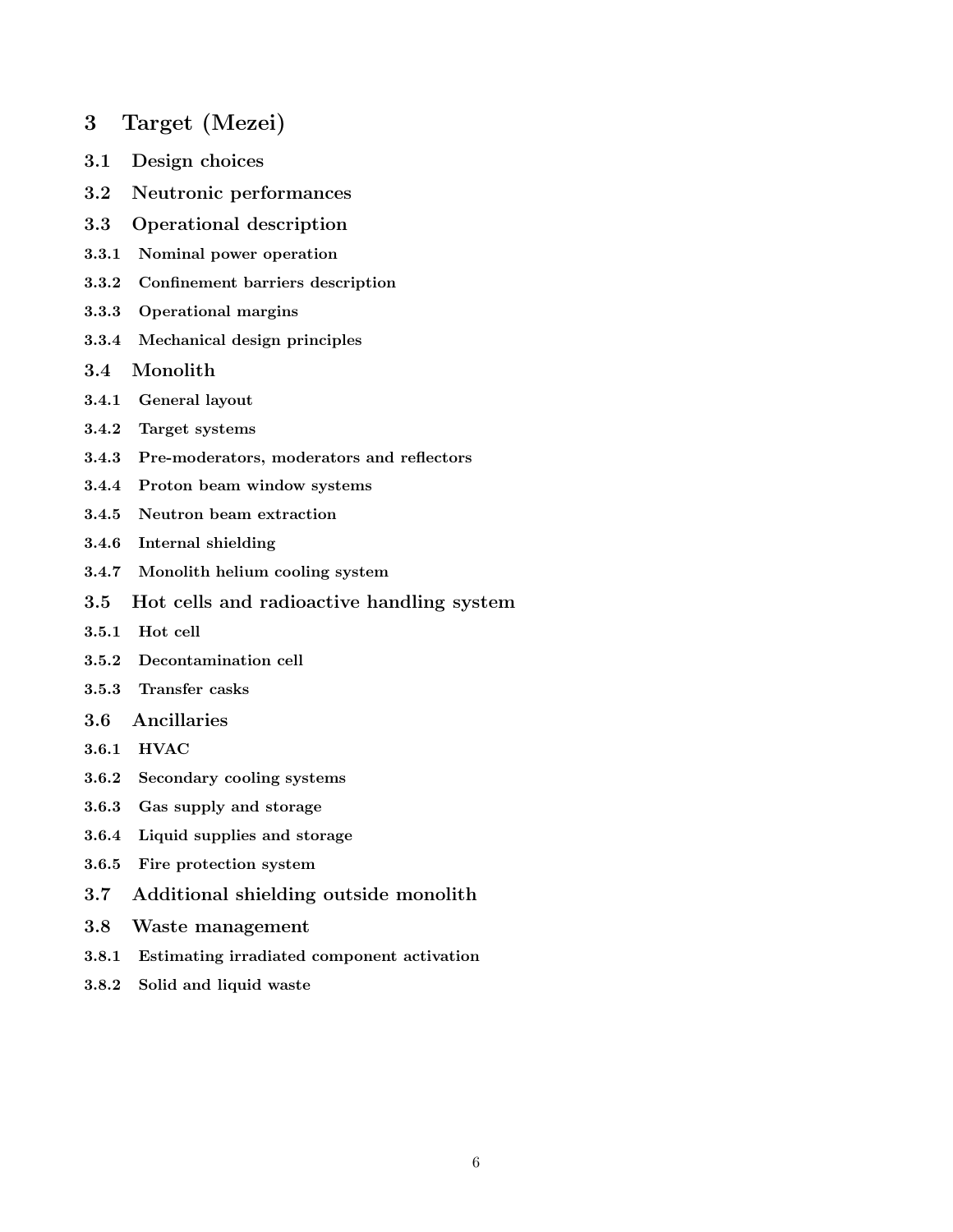- 3.9 Accelerator-to-target interface
- 3.9.1 Proton beam dumps
- 3.9.2 Neutron beam catchers
- 3.9.3 Proton beam monitoring system
- 3.10 Irradiated components lifetime and materials
- 3.11 Prototype optimization and development
- 3.12 Potential upgradeability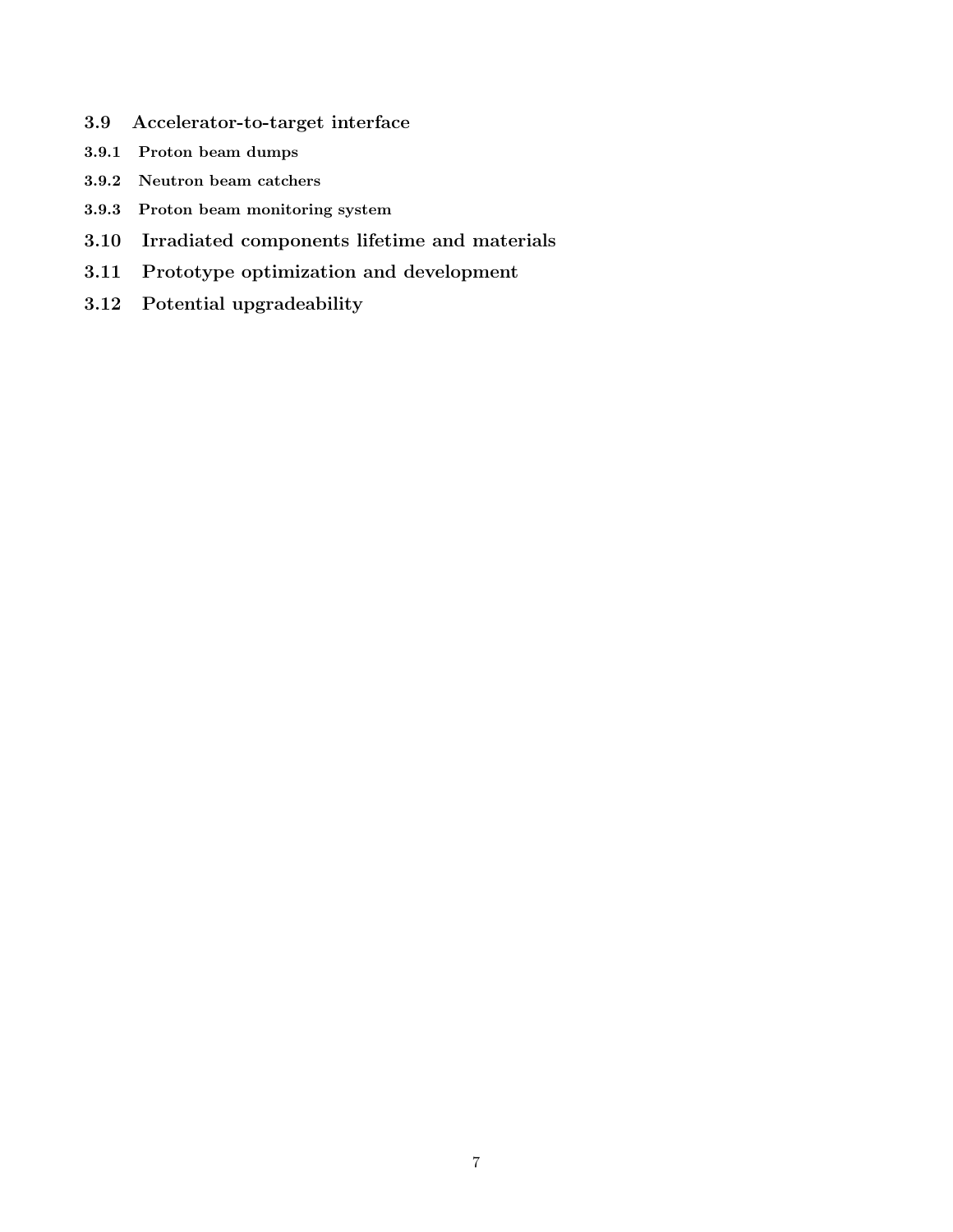#### 4 Accelerator (Lindroos)

- 4.1 Accelerator parameters and design choices
- 4.2 Beam Physics
- 4.2.1 Beam-line lattice and dynamics
- 4.2.2 Tolerances and correction systems
- 4.2.3 Beam power limitations
- 4.2.4 Operational considerations and reliability
- 4.2.5 Beam losses and collimation
- 4.3 Normal conducting linac
- 4.4 Spoke superconducting linac
- 4.5 Elliptical superconducting linac
- 4.6 High Energy Beam Transport
- 4.7 RF systems
- 4.7.1 Power generation
- 4.7.2 Power distribution
- 4.7.3 Low-Level RF
- 4.7.4 Accelerating Structures: 352 MHz
- 4.7.5 Accelerating Structures: 704 MHz
- 4.7.6 Higher Order Modes

Justification of the decision to install HOM couplers (or not) should be based on:

Beam dynamics Marcel Schuh's studies [?] suggest that HOMs are only of concern when they coincide with a peak in the Fourier space of the beam. A comparison is therefore necessary between the Fourier space occupied by the beam, and the  $R/Q$  spectrum simulated for the cavity.

It should be remembered that the frequencies of the HOMs observed in the tuned cavities is likely to be significantly different from those determined from simulation, and that it is possible that mode thought to lie far enough from a machine line may shift into a position where it has a negative impact on the beam dynamics.

Operational risk presented by their installation As was demonstrated at SNS [REF?], HOM couplers may increase the risk of failure of each individual accelerating cavity. The mechanism behind this is thought to be that a high-level of field emission & multipacting in the couplers thermally detunes the position of the "notch" filter whose purpose is to ensure that the high power accelerating field is not coupled out of the cavity. This detuning resulted in excessive power being transmitted through the HOM coupler electronics, causing failure of the cavity.

Beam dynamics studies conducted for ESS [REF?], as well as for similar linacs around the world [SNSREF, SPLREF], show that the risk of significant degradation of the longitudinal phase space by HOM power is low for the proposed pulse structure [refer to appropriate section of CDR].

Despite this, the decision has been taken to install suitable couplers on both families of elliptical cavities.

The justification for this is that it has been shown that the Rostock / Brookhaven / Saclay coupler design presents a very low risk of multipacting problems [REF?], and that the increased cost of the cavities and cryomodules [refer to costing section of CDR] is thought to be worth the increased flexibility in the pulse structure achieved by the addition of these dampers.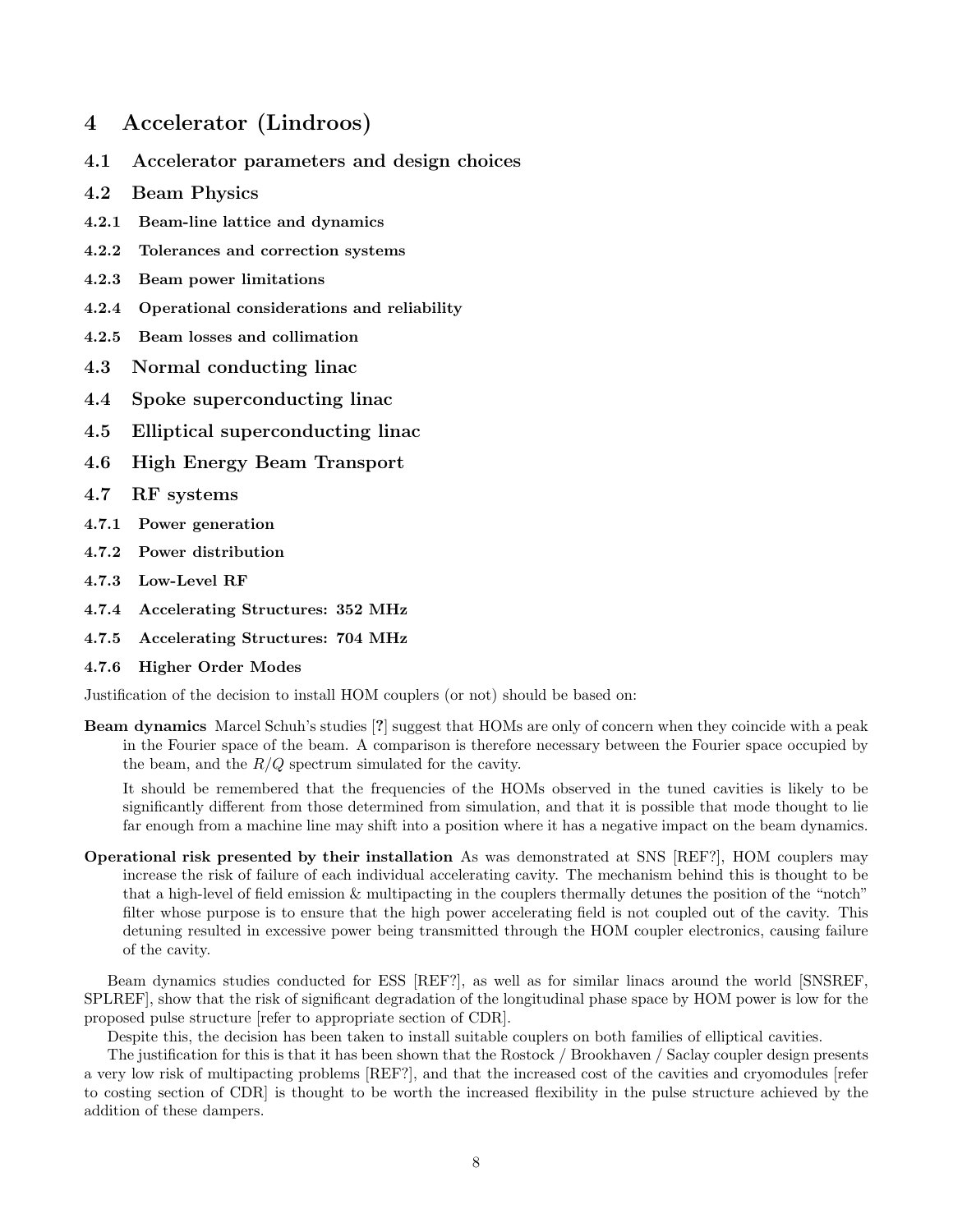- 4.8 Cryogenic systems
- 4.8.1 Cryomodules
- 4.9 Vacuum systems
- 4.10 Beam instrumentation
- 4.11 Magnet systems
- 4.11.1 [quads, dipole corrs, HTS bends ...]
- 4.12 Potential upgrades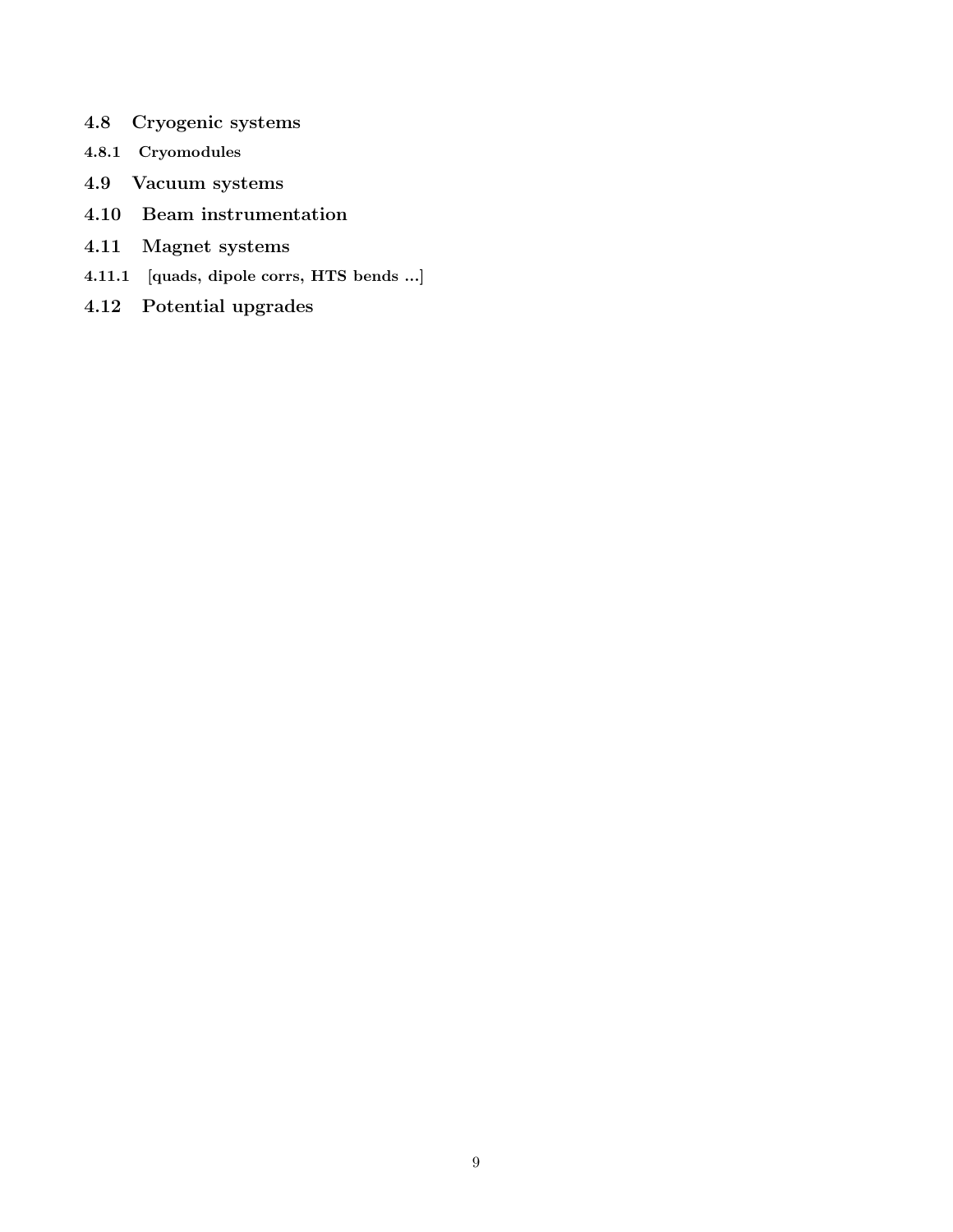- 5 Control Systems (Trahern)
- 5.1 Architecture
- 5.2 Control Box
- 5.2.1 Hardware
- 5.2.2 Software
- 5.3 Signal list
- 5.4 Timing
- 5.5 Machine Protection System
- 5.6 Data networks
- 5.7 Target control
- 5.8 Instrument control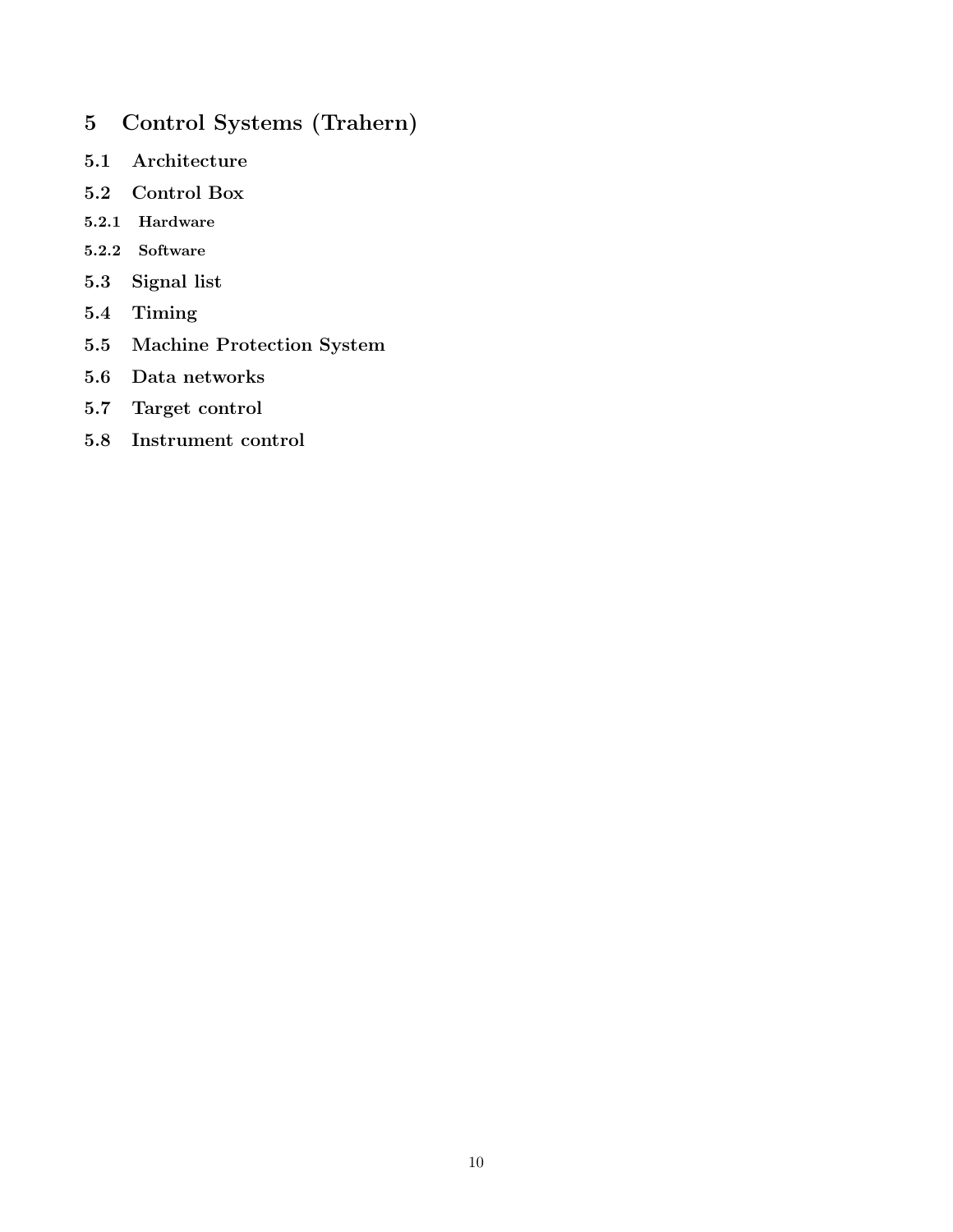- 6 Data Management (Skelboe)
- 6.1 Data acquisition
- 6.2 Data storage
- 6.3 Data analysis, modeling and visualization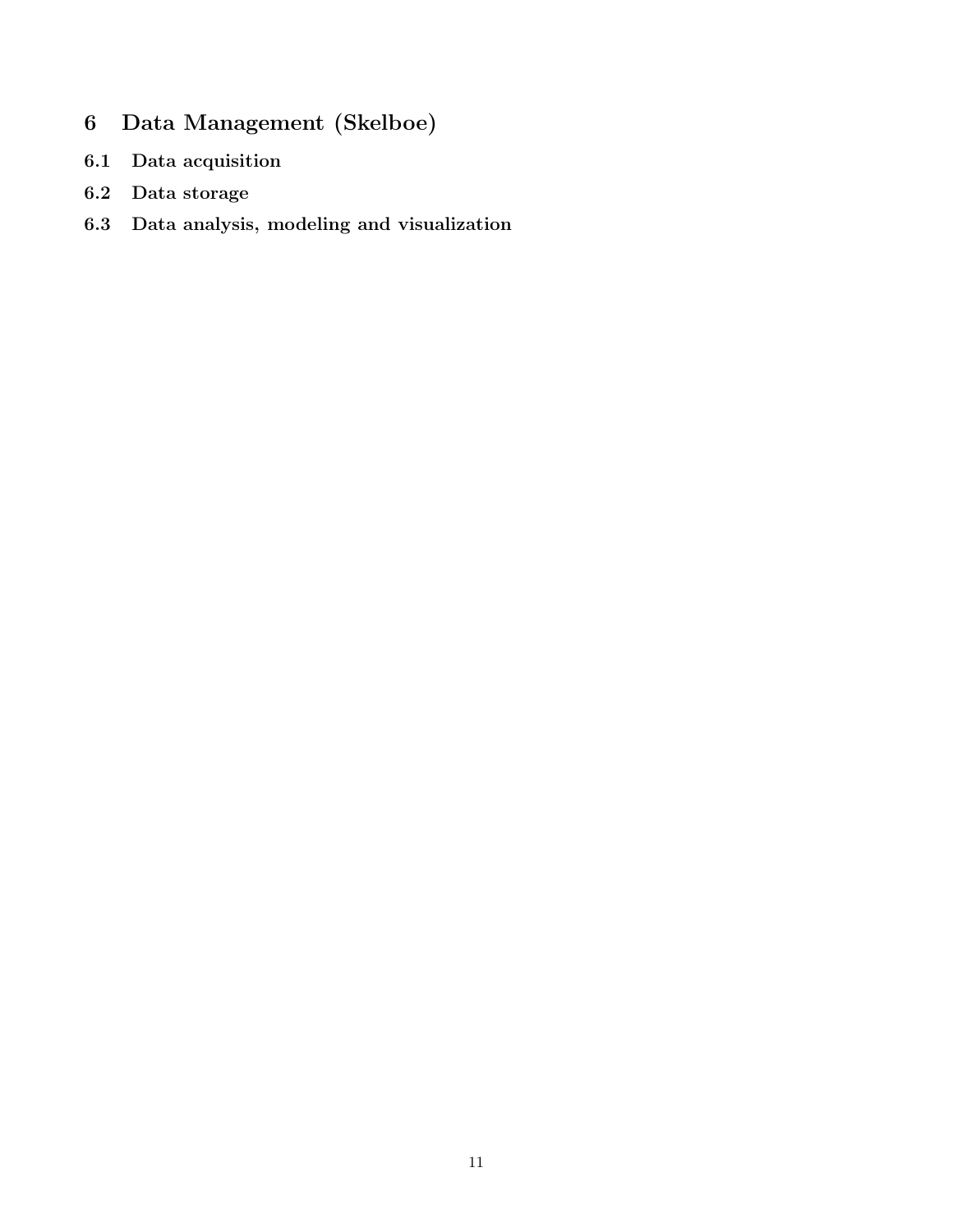- 7 Conventional Facilities and Site (Hedin)
- 7.1 Accelerator tunnel and klystron gallery
- 7.2 Target buildings and facilities
- 7.3 General buildings
- 7.4 Experimental halls and facilities
- 7.5 Shielding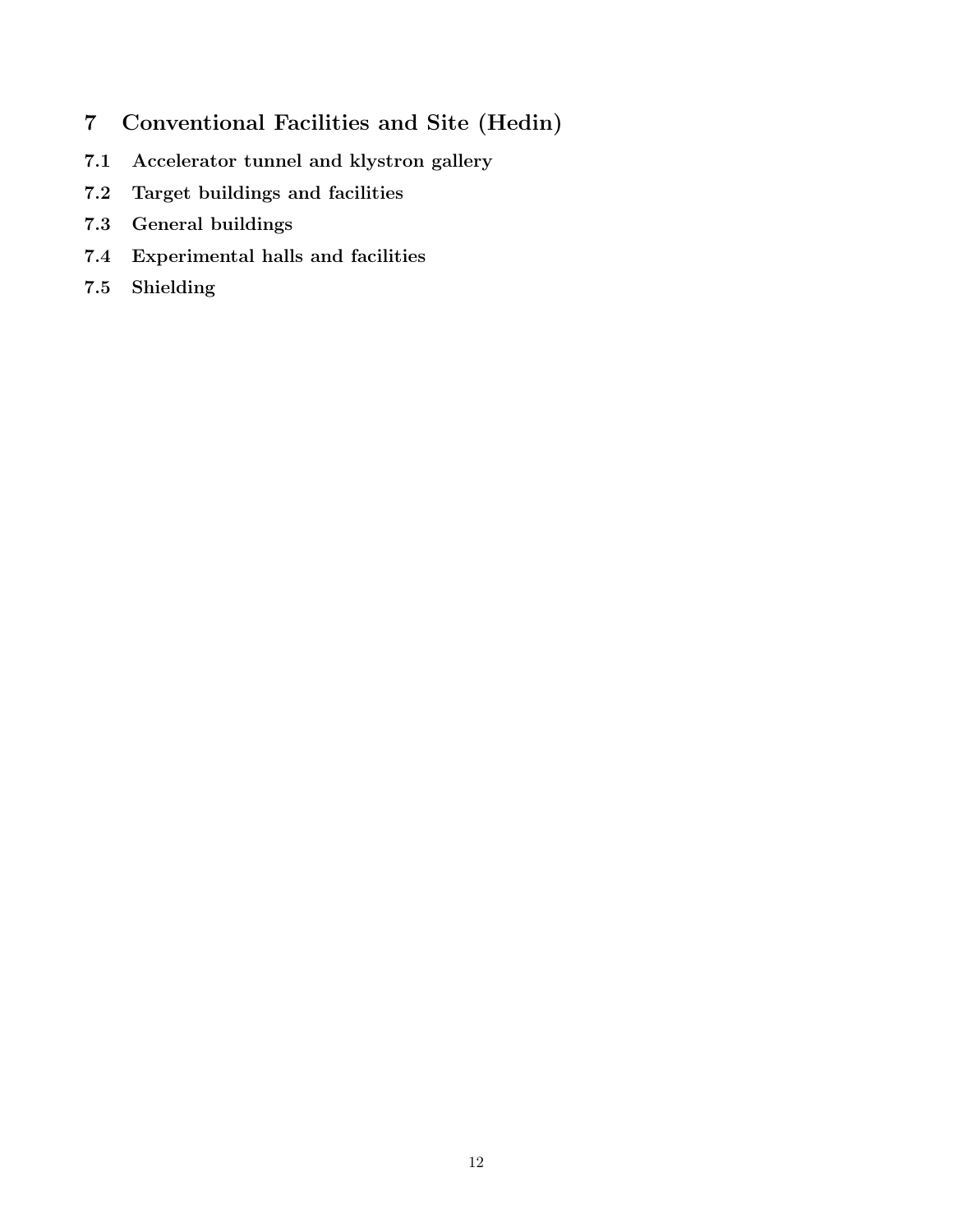- 8 Safety, Health, and Environment (Jacobsson)
- 8.1 General safety objectives
- 8.2 Radiation protection
- 8.2.1 Safety systems
- 8.3 Non-radioactive hazards
- 8.4 Personnel Protection System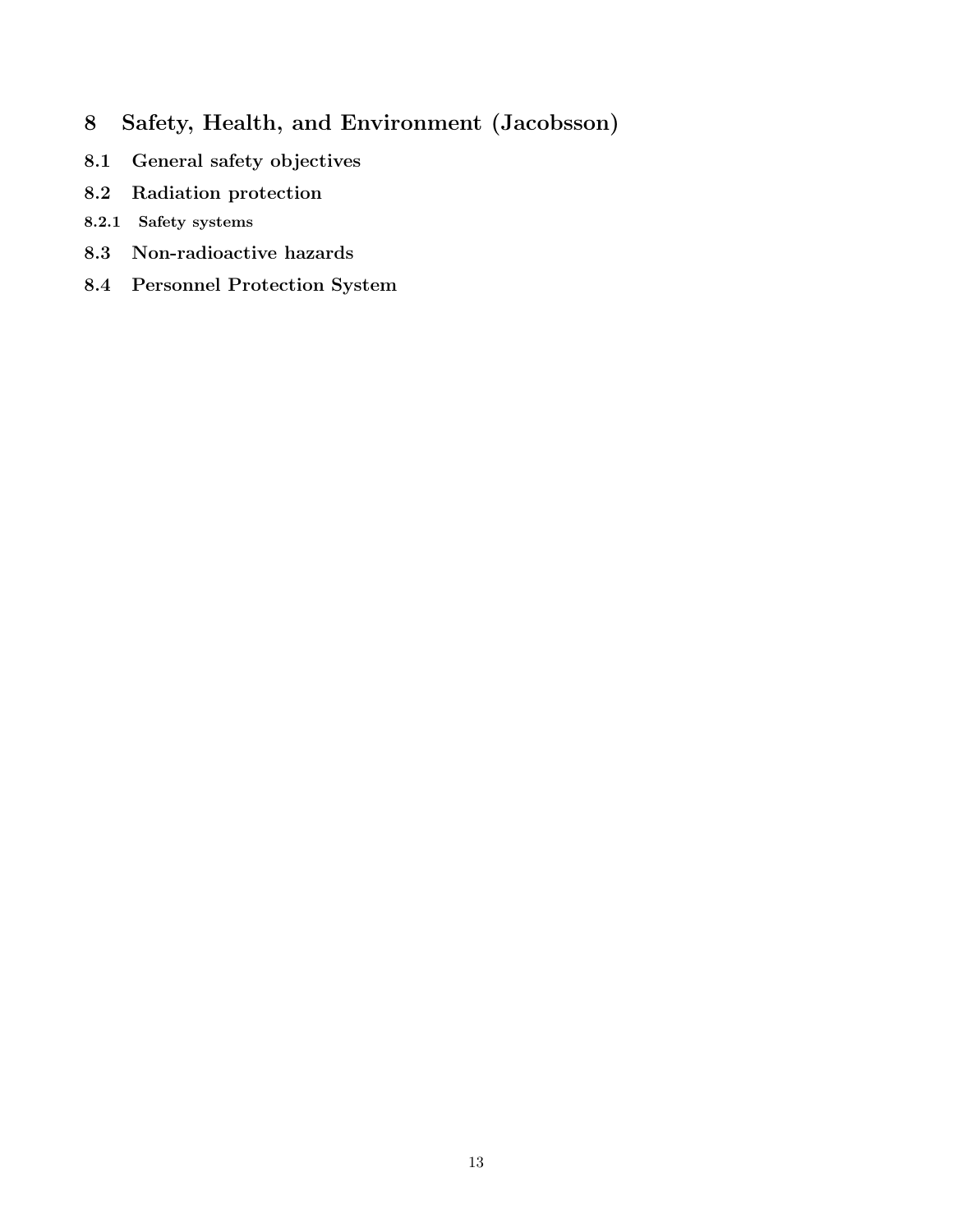- 9 Integration (Rådahl)
- 9.1 Survey and alignment
- 9.2 Cable trays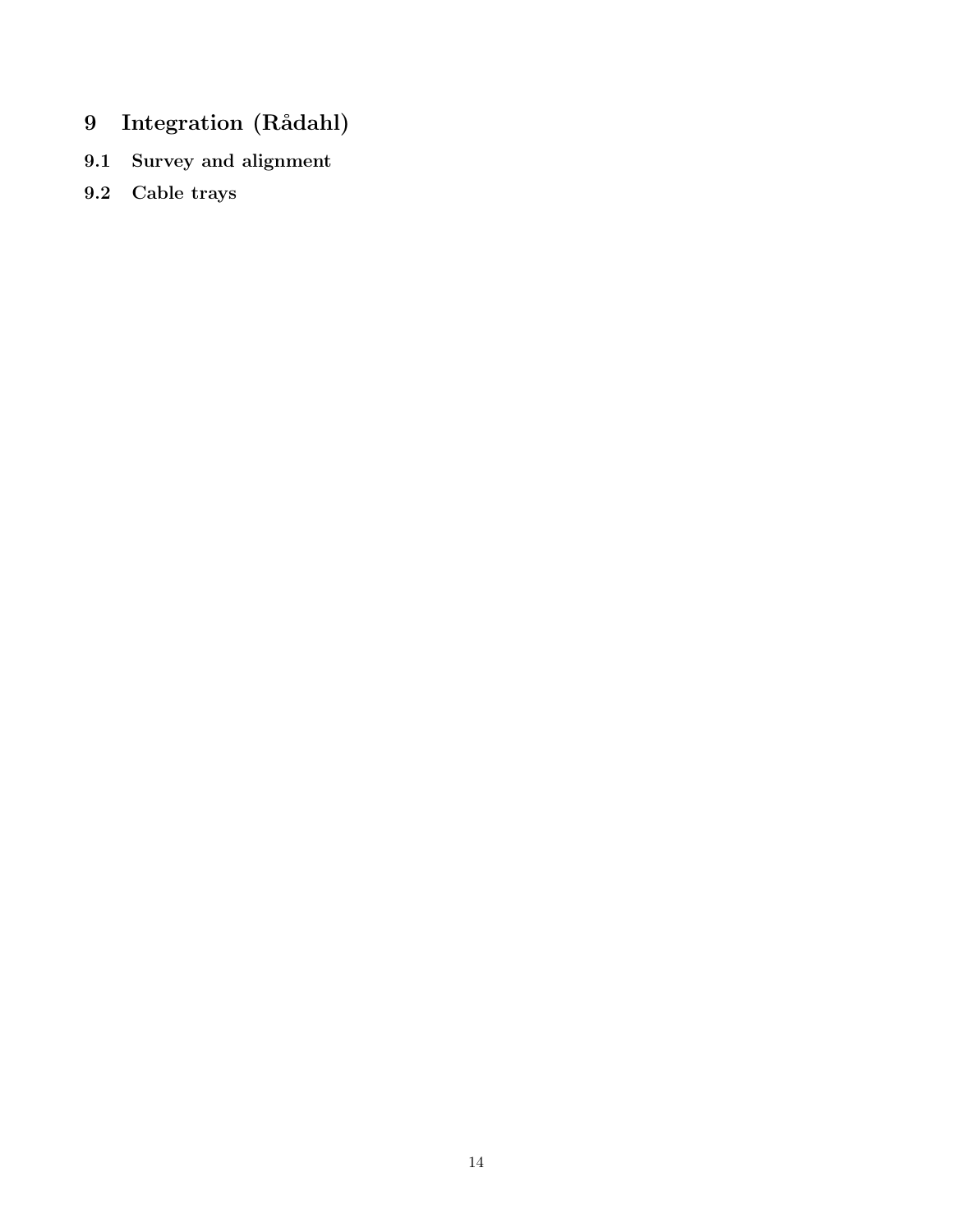- 10 Utilities and Energy Management (Parker)
- 10.1 Renewable energy
- 10.2 Building HVAC
- 10.3 Cooling systems and water
- 10.4 Electrical power systems
- 10.5 Other utilities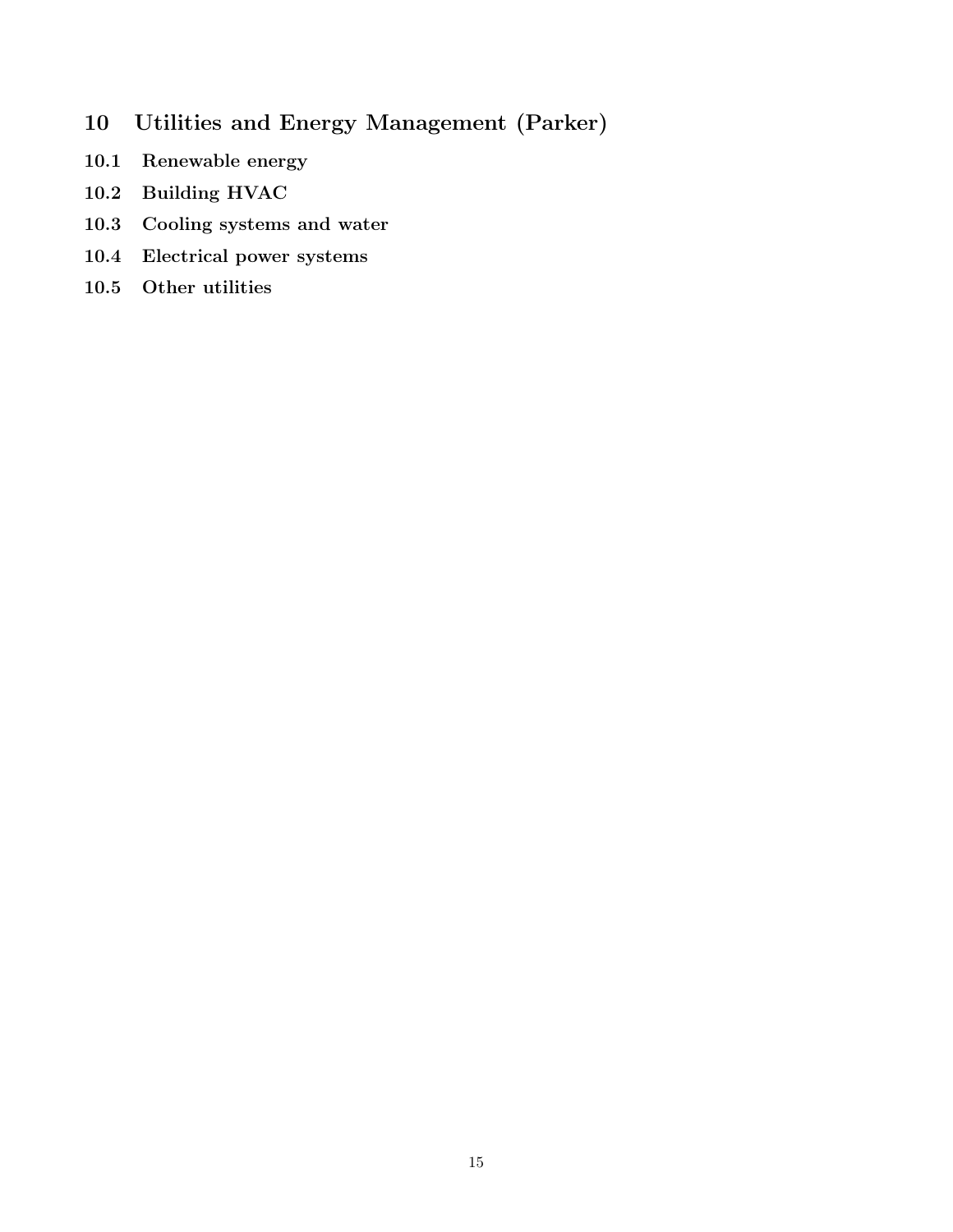- 11 Conclusions (Carlile)
- 11.1 Cost summary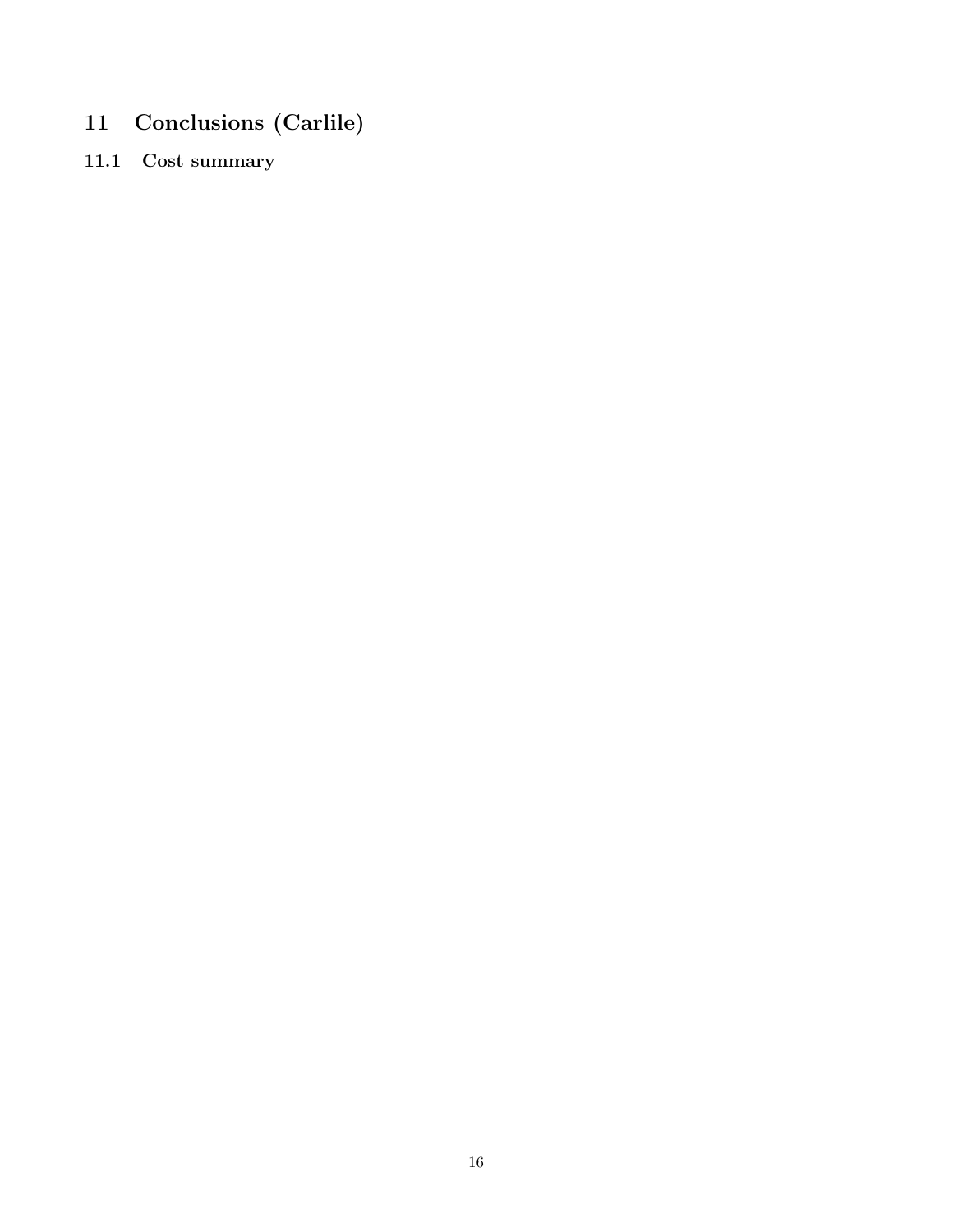# 12 Appendix A: "Prepare-to-Build" prototyping (Brisfors)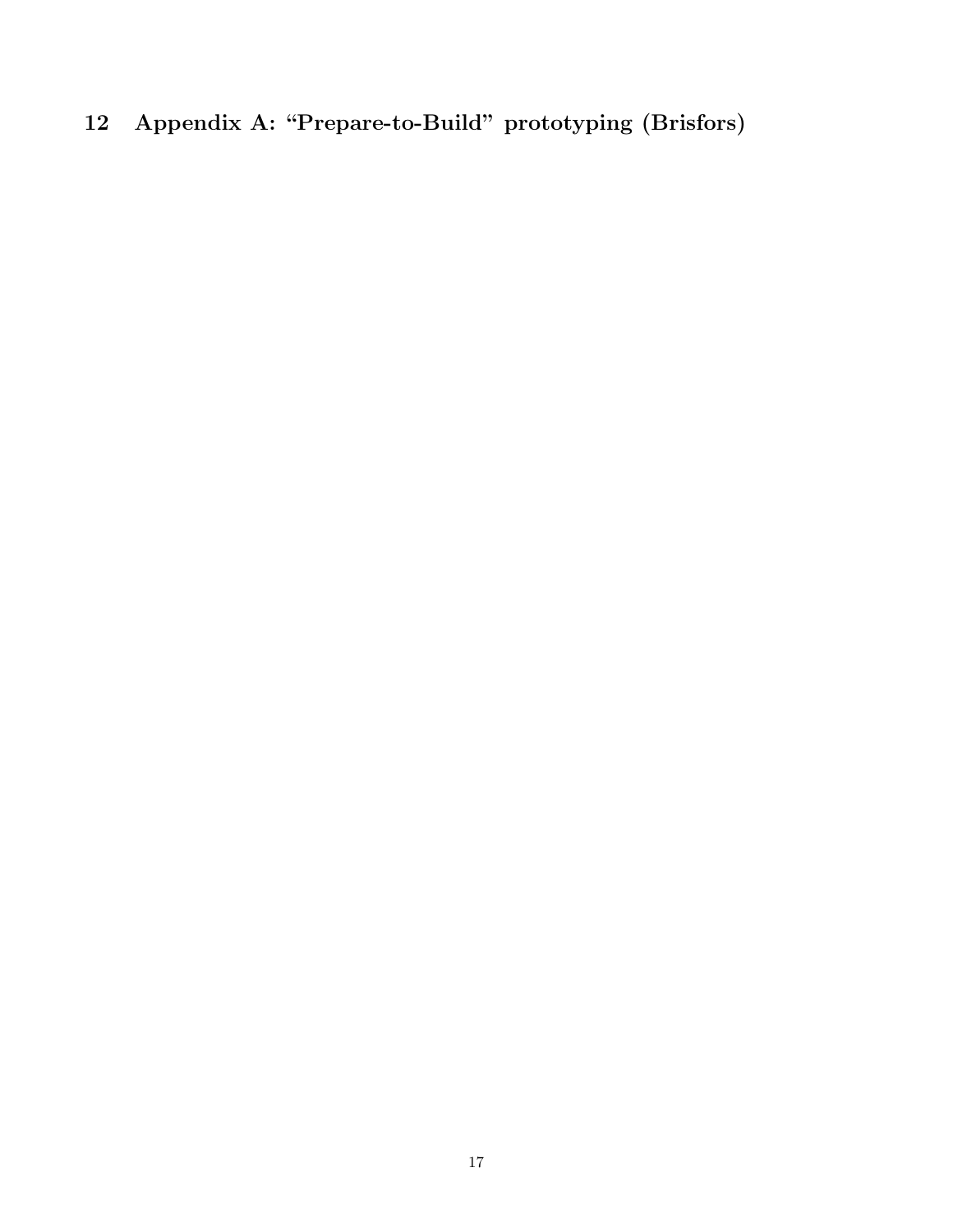### 13 Appendix B: Construction and Installation (Brisfors)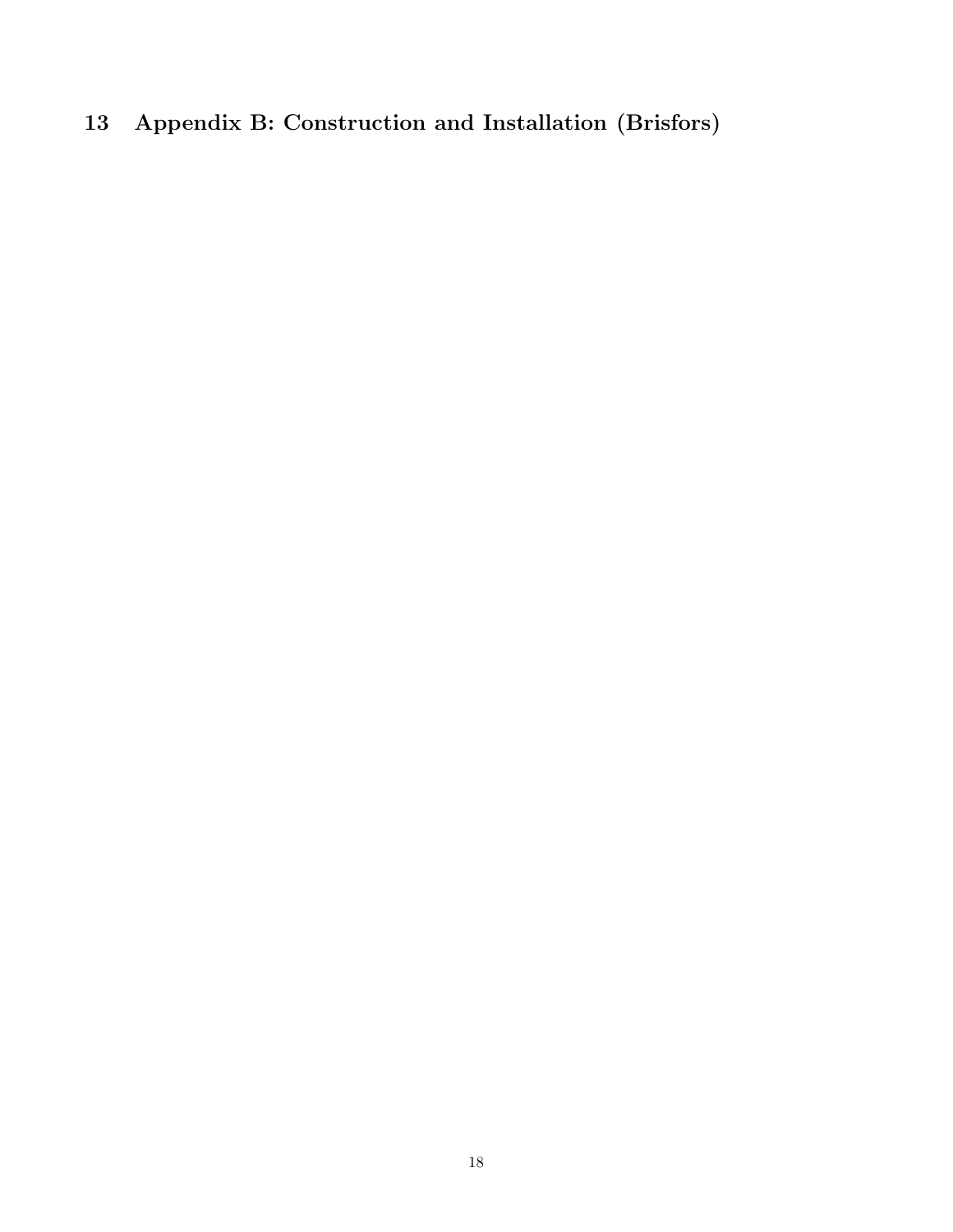# 14 Appendix C: Commissioning and Operations (Carlsson)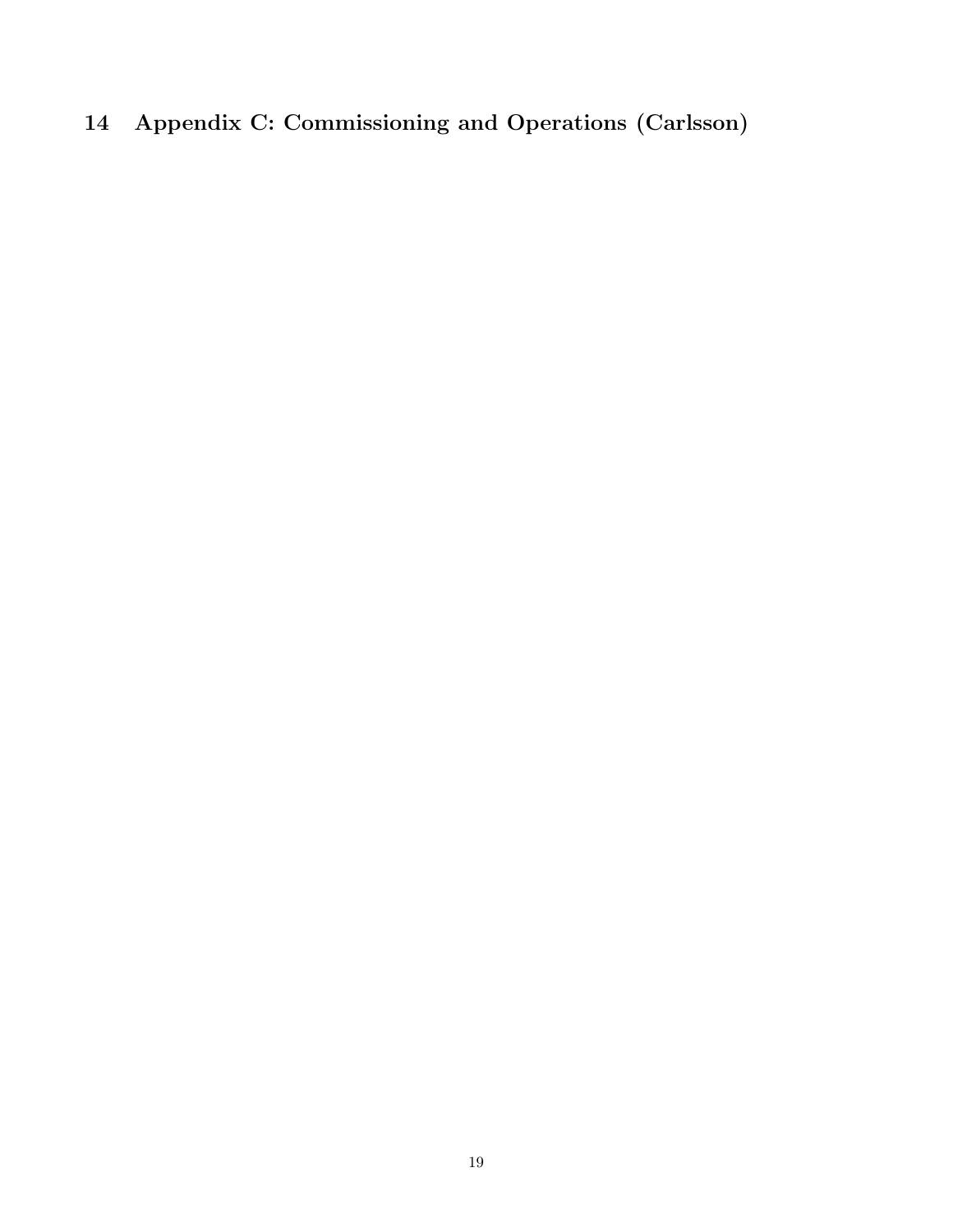# 15 Appendix D: Licensing Process (Jacobsson)